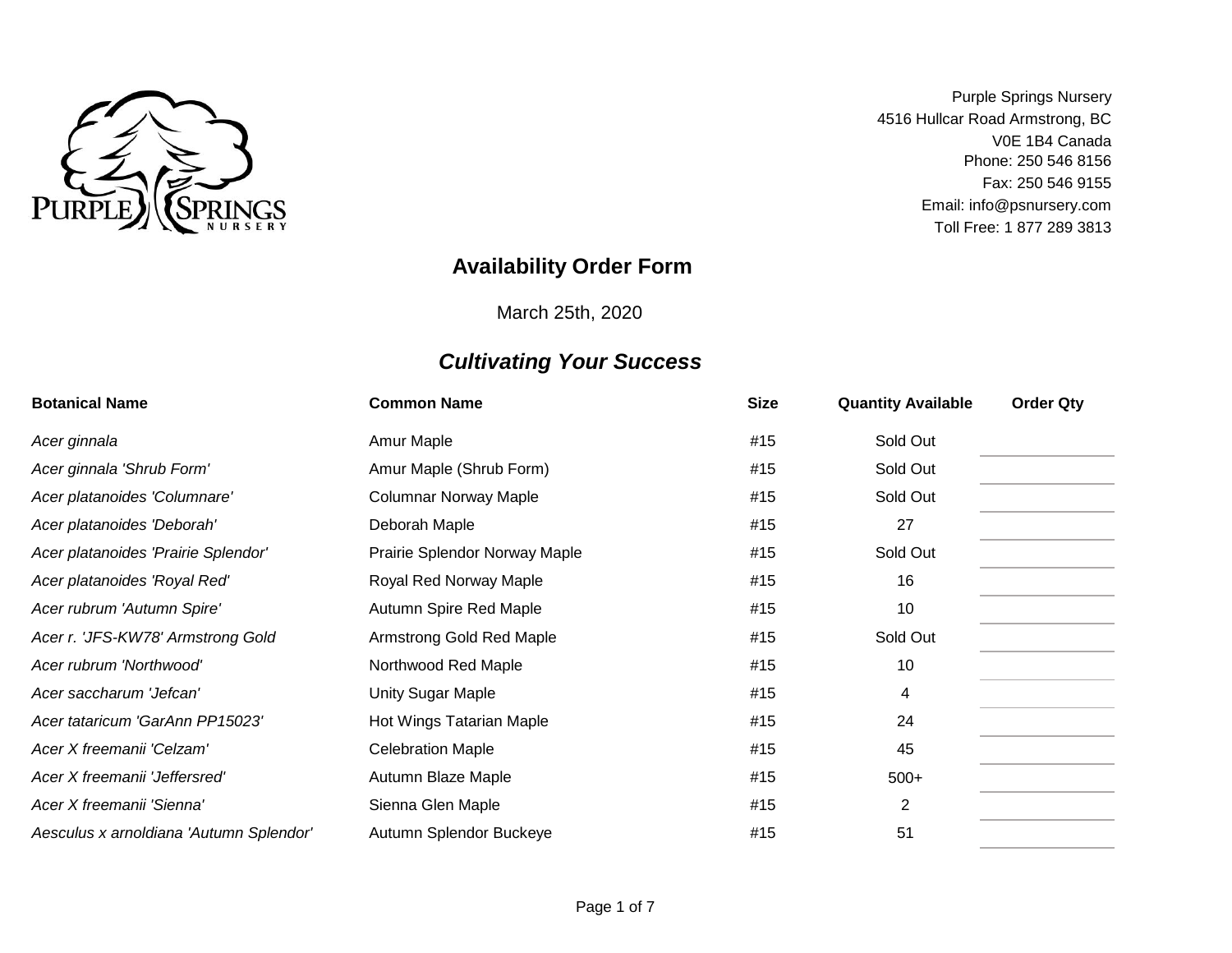| <b>Botanical Name</b>                         | <b>Common Name</b>                          | <b>Size</b> | <b>Quantity Available</b> | <b>Order Qty</b> |
|-----------------------------------------------|---------------------------------------------|-------------|---------------------------|------------------|
| Aesculus x carnea 'Ft McNair'                 | Ft McNair Red Horse Chestnut                | #15         | 1                         |                  |
| Amelanchier x grandiflora 'Autumn Brilliance' | Autumn Brilliance Serviceberry - Shrub Form | #15         | 117                       |                  |
| A. x grandiflora 'Autumn Brilliance'          | Autumn Brilliance Serviceberry - Tree Form  | #15         | 62                        |                  |
| Betula papyrifera 'Varen'                     | Prairie Dream Paper Birch                   | #15         | Sold Out                  |                  |
| Betula platyphylla 'Fargo PP10963'            | Dakota Pinnacle Birch                       | #15         | 45                        |                  |
| Betula platyphylla 'Jefpark'                  | <b>Parkland Pillar Birch</b>                | #15         | Sold Out                  |                  |
| Celtis 'JFS-KSU1'                             | <b>Prairie Sentinel Hackberry</b>           | #15         | 3                         |                  |
| Celtis occidentalis                           | <b>Common Hackberry</b>                     | #15         | 28                        |                  |
| Crataegus x mordenensis 'Snowbird'            | Snowbird Hawthorn                           | #15         | Sold Out                  |                  |
| Crataegus x mordenensis 'Toba'                | Toba Hawthorn                               | #15         | 116                       |                  |
| Elaeagnus angustifolia                        | <b>Russian Olive</b>                        | #15         | 1                         |                  |
| Fraxinus pennsylvanica 'Patmore'              | Patmore Green Ash                           | #15         | 95                        |                  |
| Fraxinus pennsylvanica 'Rugby'                | Prairie Spire Ash                           | #15         | 60                        |                  |
| Gleditsia triacanthos 'Harve'                 | Northern Acclaim Honeylocust                | #15         | June                      |                  |
| Gleditsia triacanthos 'Suncole'               | <b>Sunburst Honeylocust</b>                 | #15         | 32                        |                  |
| Gleditsia t. var. i. 'Shademaster'            | Shademaster Honeylocust                     | #15         | Sold Out                  |                  |
| Juglans regia 'Carpathian'                    | English Walnut                              | #15         | $\overline{7}$            |                  |
| Liquidambar styraciflua 'Moraine'             | Moraine Sweetgum                            | #15         | 21                        |                  |
| Malus x 'Jeflite'                             | Starlite Flowering Crabapple - CVI          | #15         | 5                         |                  |
| Malus x 'Spring Snow'                         | Spring Snow Flowering Crabapple - CVI       | #15         | 4                         |                  |
| Malus x 'Thunderchild'                        | Thunderchild Flowering Crabapple - CVI      | #15         | 60                        |                  |
| Physocarpus opulifolius 'Monlo'               | Diablo Ninebark                             | #15         | 24                        |                  |
| Populus tremula 'Erecta'                      | Swedish Columnar Aspen                      | #15         | June                      |                  |
| Populus tremuloides                           | Trembling Aspen (tree Form)                 | #15         | 63                        |                  |
| Populus tremuloides 'Clump form'              | Trembling Aspen Clump Form                  | #15         | $\overline{7}$            |                  |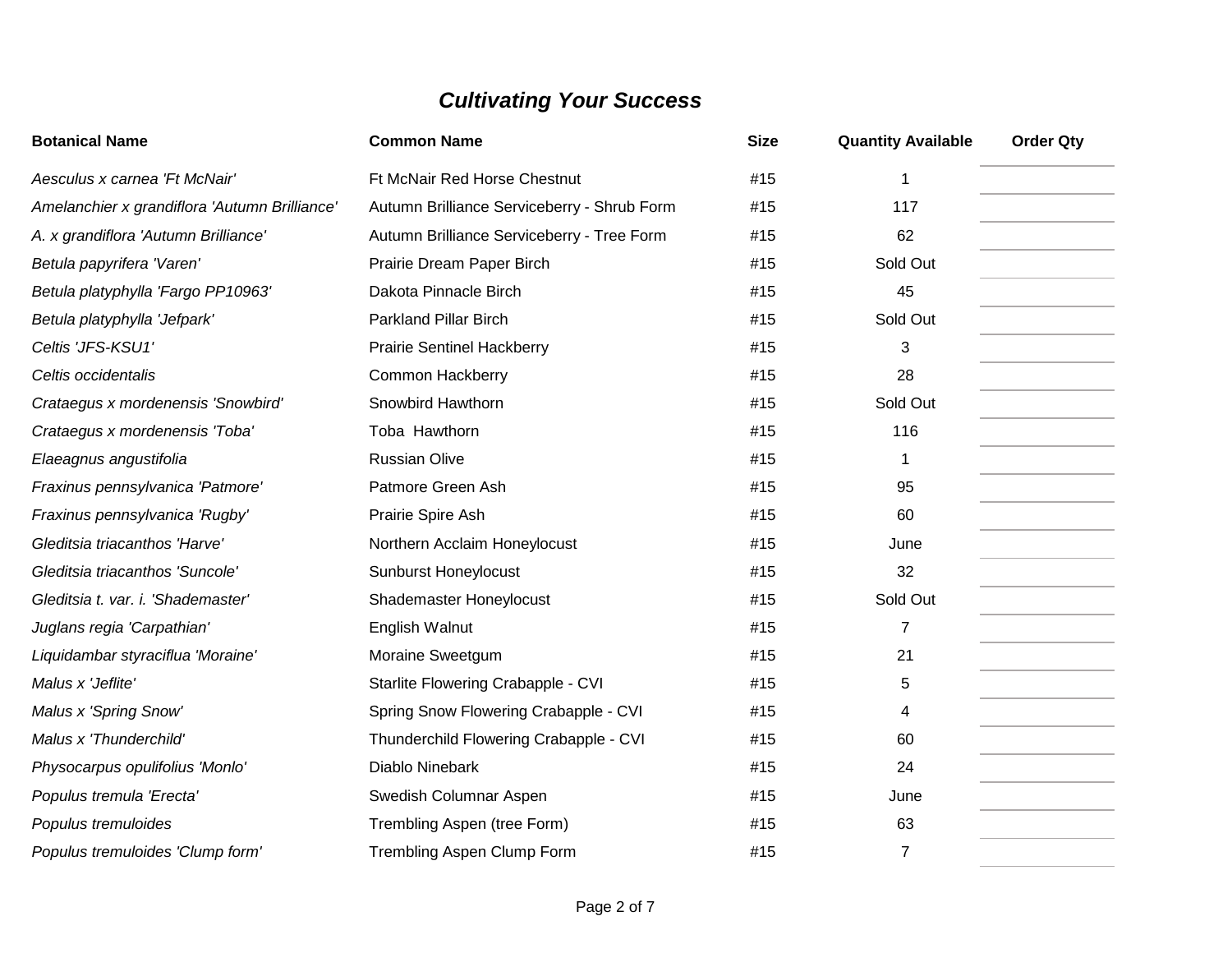| <b>Botanical Name</b>               | <b>Common Name</b>              | <b>Size</b> | <b>Quantity Available</b> | <b>Order Qty</b> |
|-------------------------------------|---------------------------------|-------------|---------------------------|------------------|
| Prunus virginiana                   | Schubert Chokecherry - CVI      | #15         | Sold Out                  |                  |
| Quercus macrocarpa                  | <b>Burr Oak</b>                 | #15         | 81                        |                  |
| Sorbus aucuparia 'Michred'          | Cardinal Royal Mountain Ash     | #15         | 14                        |                  |
| Sorbus decora                       | Showy Mountain Ash              | #15         | 10                        |                  |
| Syringa reticulata 'Ivory Silk'     | Ivory Silk Japanese Lilac       | #15         | 101                       |                  |
| Syringa reticulata clump            | Ivory Silk Japanese Lilac clump | #15         | Sold Out                  |                  |
| Tilia americana 'American Sentry'   | American Sentry Linden          | #15         | 35                        |                  |
| Tilia americana euchlora 'Redmond'  | Redmond Linden                  | #15         | Sold Out                  |                  |
| Tilia cordata 'Corzam'              | Corinthian Little Leaf Linden   | #15         | 3                         |                  |
| Tilia cordata 'Greenspire'          | Greenspire Littleleaf Linden    | #15         | 155                       |                  |
| Ulmus americana                     | American Elm                    | #15         | 1                         |                  |
| Ulmus americana 'Brandon'           | <b>Brandon Elm</b>              | #15         | 27                        |                  |
| <b>Bylands Upright Elm</b>          | <b>Bylands Upright Elm</b>      | #15         | Sold Out                  |                  |
| Ulmus americana 'Patmore'           | Patmore Elm                     | #15         | 27                        |                  |
| Acer ginnala                        | Amur Maple                      | 2"          | Sold Out                  |                  |
| Acer negundo 'Sensation'            | <b>Sensation Boxelder</b>       | 2"          | Sold Out                  |                  |
| Acer negundo 'Sensation'            | <b>Sensation Boxelder</b>       | 3"          | Sold Out                  |                  |
| Acer platanoides 'Deborah'          | Deborah Maple                   | 2"          |                           |                  |
| Acer platanoides 'Deborah'          | Deborah Maple                   | 2.5"        | 3                         |                  |
| Acer platanoides 'Deborah'          | Deborah Maple                   | 3"          | 1                         |                  |
| Acer platanoides 'Prairie Splendor' | Prairie Splendor Norway Maple   | 2"          | 20 (July)                 |                  |
| Acer tataricum 'GarAnn PP15023'     | Hot Wings Tatarian Maple        | 2"          | Sold Out                  |                  |
| Acer X freemanii 'Jeffersred'       | Autumn Blaze Maple              | 2"          | 200 (July)                |                  |
| Acer X freemanii 'Sienna'           | Sienna Glen Maple               | 2"          | 17                        |                  |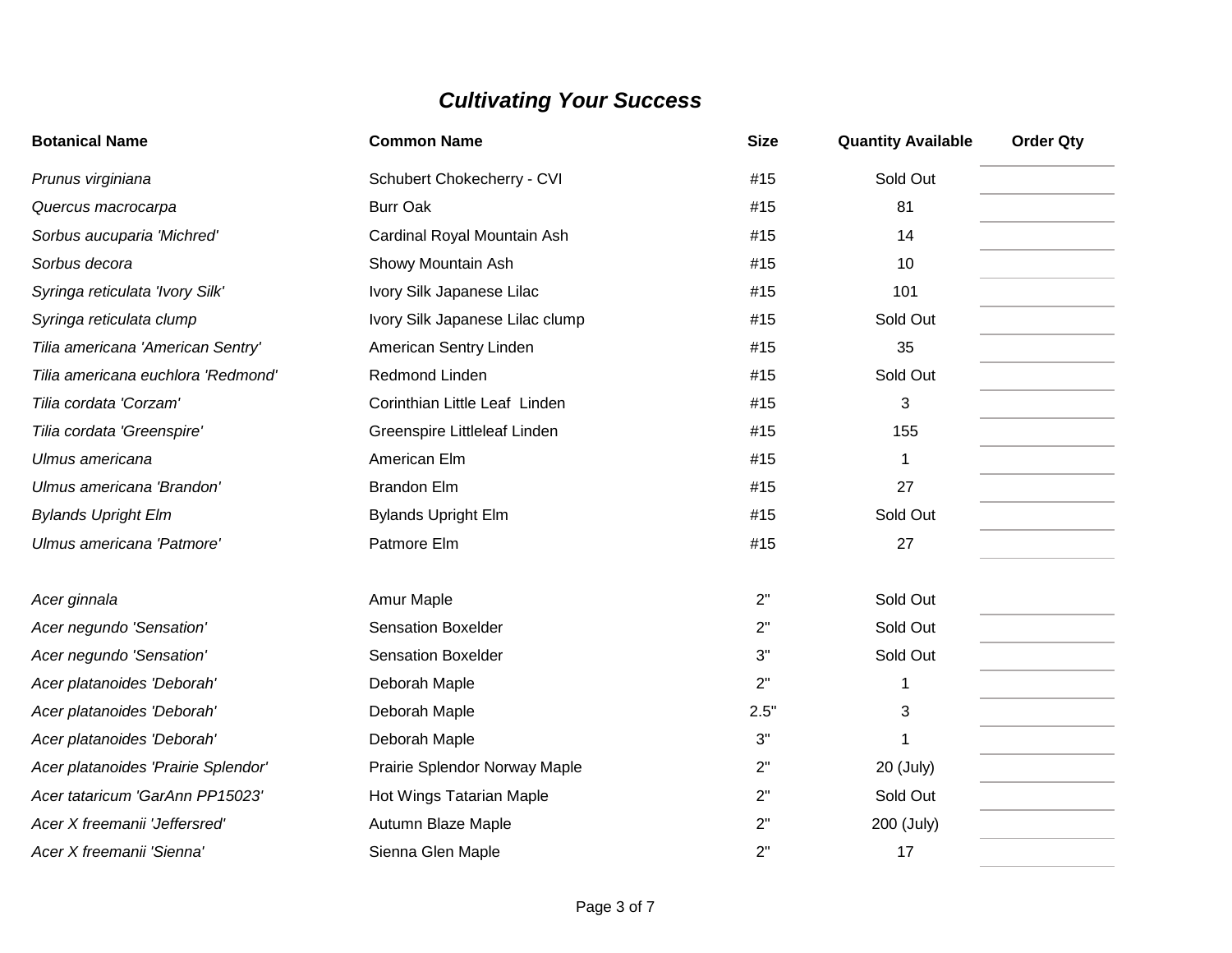| <b>Botanical Name</b>                   | <b>Common Name</b>           | <b>Size</b> | <b>Quantity Available</b> | <b>Order Qty</b> |
|-----------------------------------------|------------------------------|-------------|---------------------------|------------------|
| Aesculus glabra                         | Ohio Buckeye                 | 2"          | 70                        |                  |
| Aesculus glabra                         | Ohio Buckeye                 | 2.5"        | 4                         |                  |
| Aesculus glabra                         | Ohio Buckeye                 | 3"          | 1                         |                  |
| Aesculus x arnoldiana 'Autumn Splendor' | Autumn Splendor Buckeye      | 2"          | 24                        |                  |
| Betula papyrifera 'Chickadee'           | Chickadee Birch              | 2"          | Sold Out                  |                  |
| Betula papyrifera 'Chickadee'           | Chickadee Birch              | 2.5"        | 3                         |                  |
| Betula papyrifera 'Varen'               | Prairie Dream Paper Birch    | 2"          | 50                        |                  |
| Betula papyrifera 'Varen'               | Prairie Dream Paper Birch    | 2.5"        | 46                        |                  |
| Betula papyrifera 'Varen'               | Prairie Dream Paper Birch    | 3"          | 10                        |                  |
| Betula platyphylla 'Fargo PP10963'      | Dakota Pinnacle Birch        | 2"          | $\overline{2}$            |                  |
| Betula platyphylla 'Fargo PP10963'      | Dakota Pinnacle Birch        | 2.5"        | 3                         |                  |
| Betula platyphylla 'Fargo PP10963'      | Dakota Pinnacle Birch        | 3"          | Sold Out                  |                  |
| Betula platyphylla 'Jefpark'            | <b>Parkland Pillar Birch</b> | 2"          | 147                       |                  |
| Betula platyphylla 'Jefpark'            | <b>Parkland Pillar Birch</b> | 2.5"        | 99                        |                  |
| Betula platyphylla 'Jefpark'            | <b>Parkland Pillar Birch</b> | 3"          | Sold Out                  |                  |
| Caragana aborescens 'Sutherland'        | Sutherland Caragana          | 2"          | Sold Out                  |                  |
| Crataegus x mordenensis 'Snowbird'      | Snowbird Hawthorn            | 2"          | 250                       |                  |
| Crataegus x mordenensis 'Snowbird'      | Snowbird Hawthorn            | 2.5"        | 190                       |                  |
| Crataegus x mordenensis 'Snowbird'      | Snowbird Hawthorn            | 3"          | 90                        |                  |
| Crataegus x mordenensis 'Toba'          | Toba Hawthorn                | 2"          | 10                        |                  |
| Crataegus x mordenensis 'Toba'          | Toba Hawthorn                | 2.5"        | 45                        |                  |
| Crataegus x mordenensis 'Toba'          | Toba Hawthorn                | 3"          | 65                        |                  |
| Fraxinus pennsylvanica 'Durwinky'       | Trojan Ash                   | 2.5"        | 1                         |                  |
| Fraxinus pennsylvanica 'Durwinky'       | Trojan Ash                   | 3"          | 1                         |                  |
| Fraxinus pennsylvanica 'Patmore'        | Patmore Green Ash            | 2"          | 22                        |                  |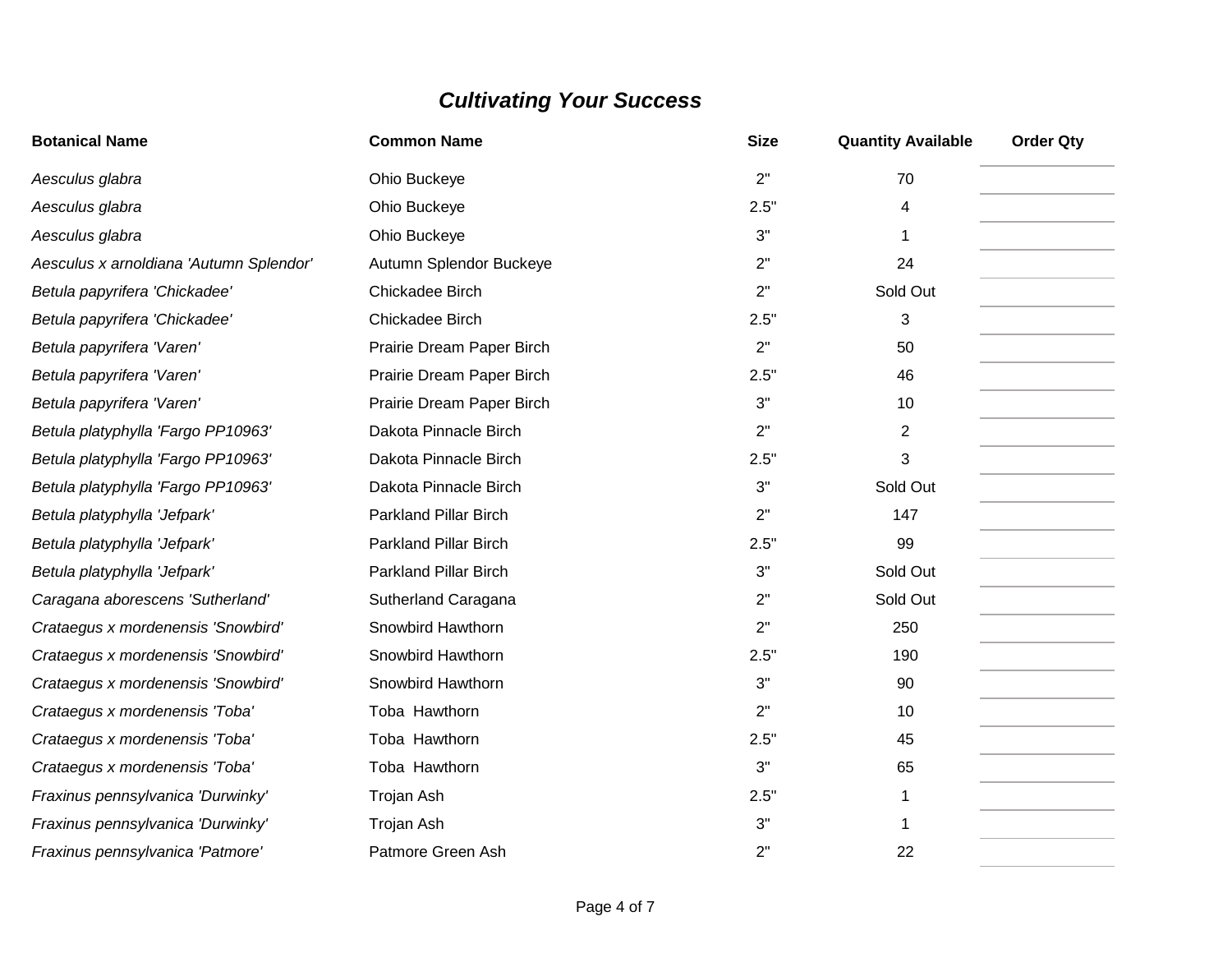| <b>Botanical Name</b>            | <b>Common Name</b>                     | <b>Size</b> | <b>Quantity Available</b> | <b>Order Qty</b> |
|----------------------------------|----------------------------------------|-------------|---------------------------|------------------|
| Fraxinus pennsylvanica 'Patmore' | Patmore Green Ash                      | 2.5"        | 29                        |                  |
| Fraxinus pennsylvanica 'Patmore' | Patmore Green Ash                      | 3"          | $\mathbf 1$               |                  |
| Fraxinus pennsylvanica 'Rugby'   | Prairie Spire Ash                      | 2"          | 240                       |                  |
| Fraxinus pennsylvanica 'Rugby'   | Prairie Spire Ash                      | 2.5"        | 5                         |                  |
| Fraxinus pennsylvanica 'Rugby'   | Prairie Spire Ash                      | 3"          | 4                         |                  |
| Fraxinus pennsylvanica 'Summit'  | Summit Green Ash                       | 2"          | $\overline{2}$            |                  |
| Fraxinus pennsylvanica 'Summit'  | Summit Green Ash                       | 2.5"        | 15                        |                  |
| Gleditsia triacanthos 'Harve'    | Northern Acclaim Honeylocust           | 2"          | Sold Out                  |                  |
| Malus 'Royalty'                  | Royalty Flowering Crabapple - CVI      | 2"          | 32                        |                  |
| Malus x 'Jeflite'                | Starlite Flowering Crabapple - CVI     | 2"          | Sold Out                  |                  |
| Malus x 'Spring Snow'            | Spring Snow Flowering Crabapple -CVI   | 2"          | July                      |                  |
| Malus x 'Thunderchild'           | Thunderchild Flowering Crabapple - CVI | 2"          | 50                        |                  |
| Populus assiniboine              | Assiniboine Poplar                     | 2.5"        | Sold Out                  |                  |
| Populus assiniboine              | Assiniboine Poplar                     | 3"          | 83                        |                  |
| Populus tremula 'Erecta'         | Swedish Columnar Aspen                 | 2"          | 490                       |                  |
| Populus tremula 'Erecta'         | Swedish Columnar Aspen                 | 2.5"        | 330                       |                  |
| Populus tremula 'Erecta'         | Swedish Columnar Aspen                 | 3"          | 189                       |                  |
| Populus tremuloides              | Trembling Aspen (tree Form)            | 2"          | 225                       |                  |
| Populus tremuloides              | Trembling Aspen (tree Form)            | 2.5"        | 150                       |                  |
| Populus tremuloides              | Trembling Aspen (tree Form)            | 3"          | Sold Out                  |                  |
| Populus tremuloides 'Clump form' | Trembling Aspen Clump Form             | 2"          | 6                         |                  |
| Populus tremuloides 'Clump form' | Trembling Aspen Clump Form             | 2.5"        | Sold Out                  |                  |
| Populus tremuloides 'Clump form' | Trembling Aspen Clump Form             | 3"          | Sold Out                  |                  |
| Populus x 'Byland Green'         | <b>Byland Green Poplar</b>             | 2"          | 17                        |                  |
| Populus x 'Byland Green'         | <b>Byland Green Poplar</b>             | 2.5"        | 12                        |                  |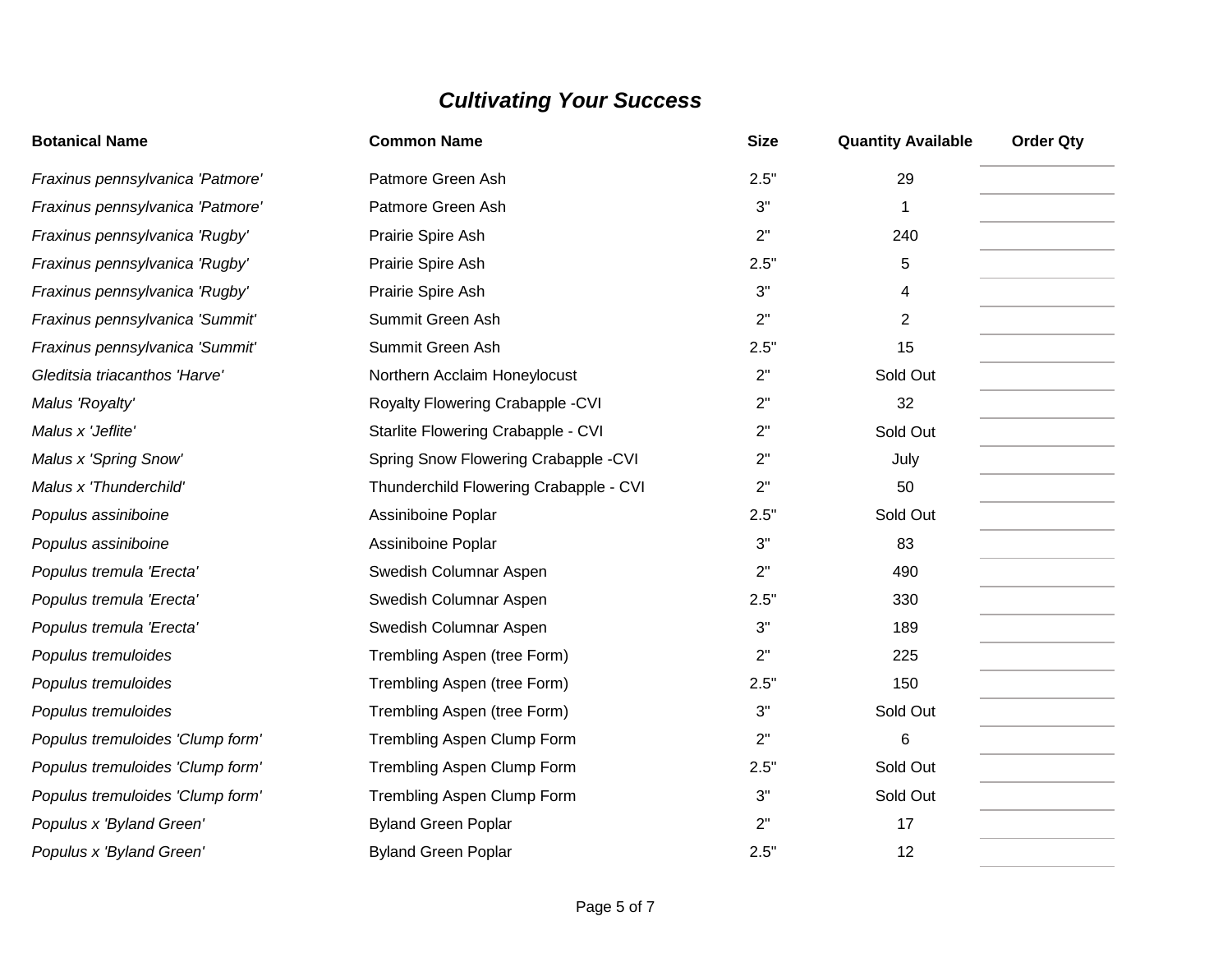| <b>Botanical Name</b>              | <b>Common Name</b>            | <b>Size</b> | <b>Quantity Available</b> | <b>Order Qty</b> |
|------------------------------------|-------------------------------|-------------|---------------------------|------------------|
| Populus x 'Byland Green'           | <b>Byland Green Poplar</b>    | 3"          | 54                        |                  |
| Populus x 'Tristis'                | <b>Tristis Poplar</b>         | 2.5"        | 4                         |                  |
| Populus x 'Tristis'                | <b>Tristis Poplar</b>         | 3"          | 61                        |                  |
| Prunus virginiana                  | Schubert Chokecherry - CVI    | 2"          | 119                       |                  |
| Prunus virginiana                  | Schubert Chokecherry - CVI    | 2.5"        | 25                        |                  |
| Prunus virginiana                  | Schubert Chokecherry - CVI    | 3"          | 5                         |                  |
| Quercus macrocarpa                 | <b>Burr Oak</b>               | 2"          | Sold Out                  |                  |
| Quercus macrocarpa                 | <b>Burr Oak</b>               | 2.5"        | 14                        |                  |
| Quercus macrocarpa 'Top Gun'       | Top Gun Burr Oak              | 2"          | 10                        |                  |
| Quercus rubra                      | Northern Red Oak              | 2"          | $\overline{2}$            |                  |
| Sorbus aucuparia 'Black Hawk'      | <b>Blackhawk Mountain Ash</b> | 3"          | 3                         |                  |
| Sorbus aucuparia 'Michred'         | Cardinal Royal Mountain Ash   | 2"          | 111                       |                  |
| Sorbus aucuparia 'Michred'         | Cardinal Royal Mountain Ash   | 2.5"        | 32                        |                  |
| Sorbus aucuparia 'Rossica'         | Russian Mountain Ash          | 2"          | 57                        |                  |
| Sorbus aucuparia 'Rossica'         | Russian Mountain Ash          | 2.5"        | 69                        |                  |
| Sorbus aucuparia 'Rossica'         | Russian Mountain Ash          | 3"          | 6                         |                  |
| Sorbus decora                      | Showy Mountain Ash            | 2"          | 150                       |                  |
| Sorbus decora                      | Showy Mountain Ash            | 2.5"        | 6                         |                  |
| Sorbus decora                      | Showy Mountain Ash            | 3"          |                           |                  |
| Syringa reticulata 'Ivory Pillar'  | Ivory Pillar Japanese Lilac   | 2"          | 35 (July)                 |                  |
| Syringa reticulata 'Ivory Silk'    | Ivory Silk Japanese Lilac     | 2"          | 200 (July)                |                  |
| Syringa reticulata 'Ivory Silk'    | Ivory Silk Japanese Lilac     | 3"          | 3                         |                  |
| Syringa reticulata 'Summer Storm'  | <b>Summer Storm Lilac</b>     | 2"          | $\overline{7}$            |                  |
| Tilia americana 'American Sentry'  | American Sentry Linden        | 2"          | 8                         |                  |
| Tilia americana euchlora 'Redmond' | Redmond Linden                | 2"          | 6                         |                  |